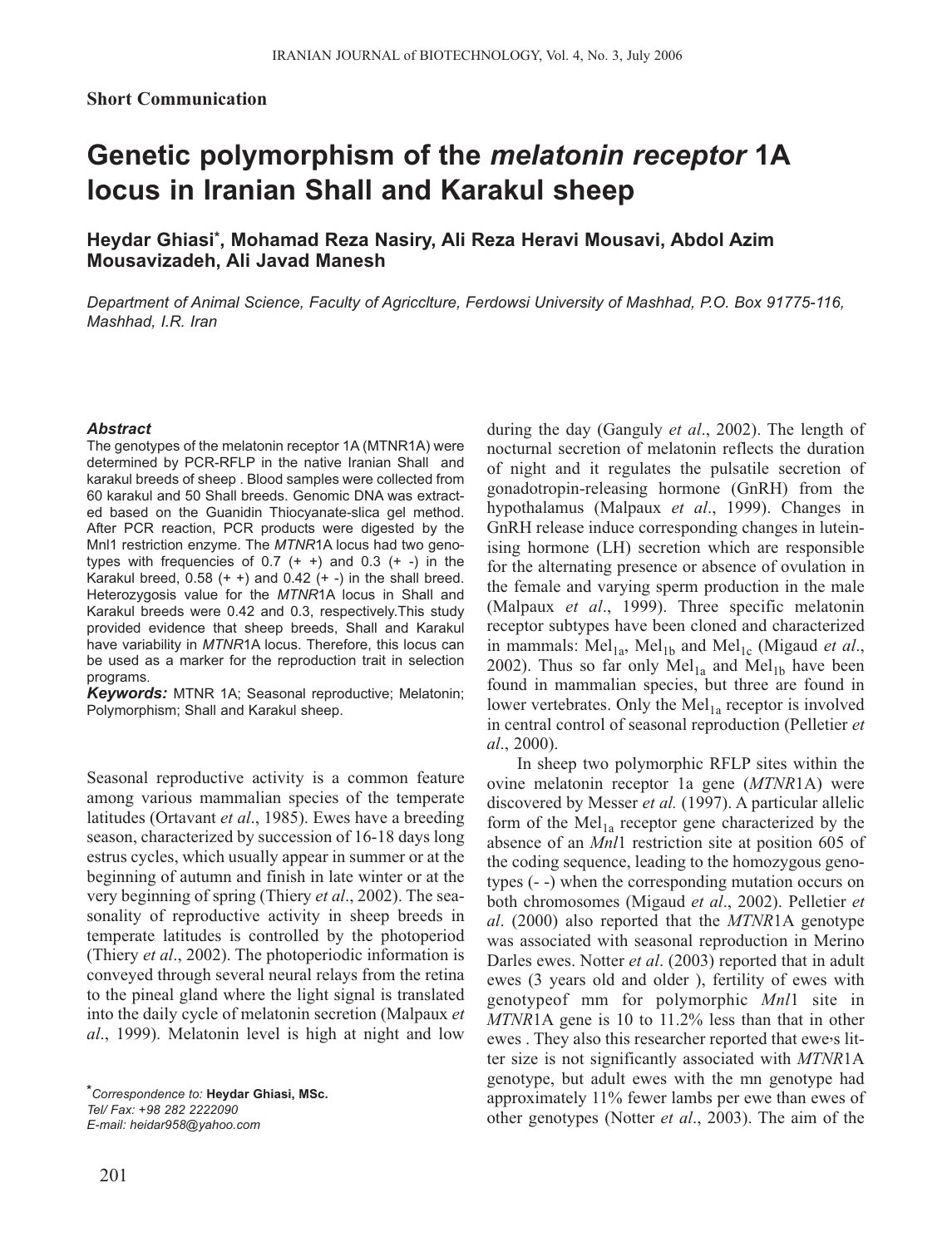present study was to identify the different genotypes of the *MTNR1A* gene in Iranian Shall and Karakul sheep by the PCR-RFLP method.

Genomic DNA was extracted from blood samples of 60 Karkul sheep from Sarakhs Karakul Breeding Center, Mashhad and 50 Shall sheep from Smael Abad Shall Breeding Center, Ghazvin, Iran. 100 µl blood samples were used for DNA extraction as described by Boom *et al*. (1990). 50 ng of genomic DNA was used for PCR employing the primers of Messer *et al.* (1997), (MTNR1A) 5´ TGT GTT TGT GGT GAG CCT GG 3´; (MTNR2A) 5´ ATG GAG AGG GTT TGC GTT TA 3´. Sense primer corresponding to position 1089- 1108 was used for amplification of PCR product from exons 2 of the *MTNR*1A gene with a length of 824 bp (Fig. 1). The reaction mixture consisted of 1µl of taq polymerase, 2.5 µl of PCR buffer, 200 µM dNTPs, 3  $\mu$ l of each primer and 11  $\mu$ l ddH<sub>2</sub>O. PCR was performed in 35 cycles (denaturation: 94°C, 1 min; annealing: 59°C, 1 min; extension: 72°C, 2 min) and a final extension step at 72°C for 10 min.



**Figure 1.** PCR products. Lanes 1 and 9: M100 Molecular marker (1000, 900, 800, 700, 600, 500, 400, 300, 200 and 100). Lanes 2-8: PCR products of *MTNR*1Awith 824 bp size.

**Genotyping samples:** 6 µl of each PCR product was digested at 37°C using 2U of *Mnl*1 restriction enzyme. The polymorphic site in exon 2 of *MTNR*1A gene is located at position 605. The presence of the cleavage site for *Mnl*1 resulted in 236 bp and 67 bp products (allele -), while the loss of this site led to a single 303 bp (allele +). The  $(+)$  genotype exhibited both frag-



**Figure 2.** Restriction analysis of amplification products of *MTNR*1A in 8% polyacrylamid gel. Lanes 1-5: the (+ -) genotype (236, 67 bp). Lanes 6-11: the (+ -) genotype (303, 236 and 67 bp). Lanes 12: M50 Molecular marker (500, 450, 400, 350, 300, 250, 200, 150, 100, and 50 bp).

ments of 236 and 67 bp. The  $(+)$  genotype exhibited 303, 236, and 67 bp products. The (- -) genotype was not detected in this study. The allele and genotype frequencies and the H-W test were calculate using Popgene software version 1.32. The *MTNR*1A locus was polymorphic in the Iranian Shall and Karakul sheep breeds, the genotype  $(+ +)$  and  $(+ -)$  for the *MTNR*1A locus were observed but the genotype (- -) was absent in both breeds (Fig. 2).

In this study two genetic variants  $(+$  and  $-)$  with allele frequencies of 0.79 and 0.21 and 0.85 and 0.15 were observed in the Shall and Karakul breeds, respectively. Similar results were observed in Merino d<sup>,</sup>Arles ewes (Pelletier *et al*., 2000). The most frequent genotype in the Shall and Karakul breeds was the  $(+ +)$ genotype with frequencies of 0.58 and 0.7, respectively. Mean observed heterozygosis was higher than mean expected heterozygosis. The deviation from the Hardy-Weinberg equilibrium was not detected in the Shall and Karakul breeds. The  $\chi^2$  test confirms the H-W equilibrium in both populations (Table 1). Polymorphism in the *MTNR*1A locus has been studied by many researchers. Pelletier *et al.* (2000). resulted that there is association between (- -) genotype for site *Mnl*1 at position 605 and seasonal anovulation activity in Merino Darles. It was shown that the effect of *MTNR*1A genotypes on fertility and litter size was not significant for mating involving ewes of all ages.

**Table 1.** Allele frequencies, observed hetrozygosity and expected hetrozygosity.

| <b>Breed</b> | Allele $(+)$ | Allele $(-)$ | <b>Genotype frequencies</b> |    |       | Obs-Het | Exp-Het | Nei    |
|--------------|--------------|--------------|-----------------------------|----|-------|---------|---------|--------|
|              |              |              |                             | ÷- | $- -$ |         |         |        |
| Shall        | 0.79         | 0.21         | 29                          |    |       | 0.42    | 0.3352  | 1.4966 |
| Karakul      | 0.85         | 0.15         | 42                          | 18 |       | 0.3     | 0.257   | 1.7928 |

Obs-Het: observed heterozygosity.

Exp-Het: expected heterozygosity.